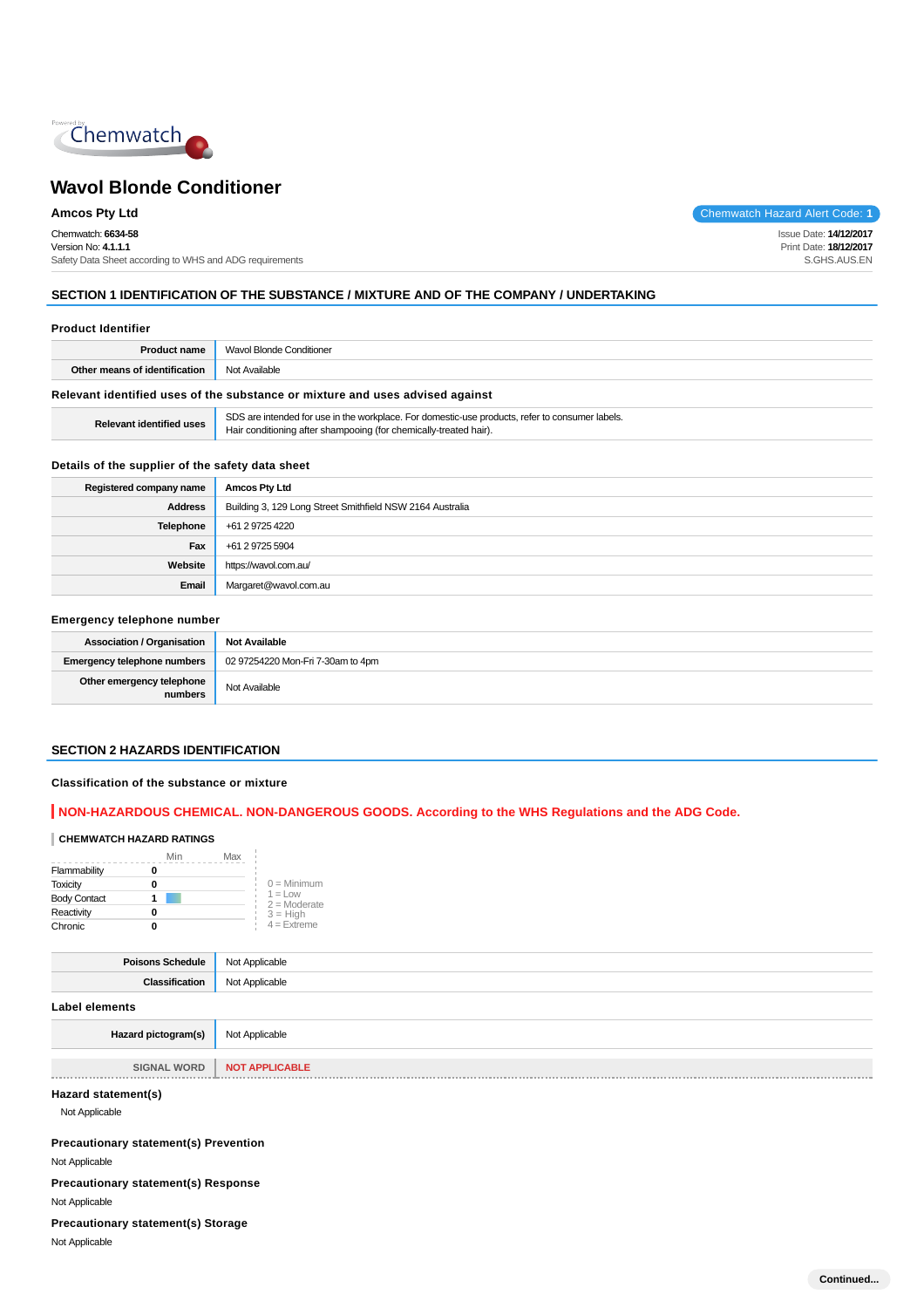### **Precautionary statement(s) Disposal**

Not Applicable

## **SECTION 3 COMPOSITION / INFORMATION ON INGREDIENTS**

#### **Substances**

See section below for composition of Mixtures

#### **Mixtures**

| ____ | aht <sup>7</sup> | Name      |
|------|------------------|-----------|
| .    | 100<br>$ -$      | hazardous |

## **SECTION 4 FIRST AID MEASURES**

#### **Description of first aid measures**

| <b>Eye Contact</b>  | If this product comes in contact with the eyes:<br>• Wash out immediately with fresh running water.<br>► Ensure complete irrigation of the eye by keeping eyelids apart and away from eye and moving the eyelids by occasionally lifting the upper and lower lids.<br>► Seek medical attention without delay; if pain persists or recurs seek medical attention.<br>► Removal of contact lenses after an eye injury should only be undertaken by skilled personnel.                                                  |
|---------------------|----------------------------------------------------------------------------------------------------------------------------------------------------------------------------------------------------------------------------------------------------------------------------------------------------------------------------------------------------------------------------------------------------------------------------------------------------------------------------------------------------------------------|
| <b>Skin Contact</b> | Concentrate and diluted solution is readily removed with water.<br>Abraded or broken skin should be washed carefully and thoroughly.<br>$\blacktriangleright$ Seek medical attention in event of irritation.                                                                                                                                                                                                                                                                                                         |
| Inhalation          | If fumes, aerosols or combustion products are inhaled remove from contaminated area.<br>• Other measures are usually unnecessary.                                                                                                                                                                                                                                                                                                                                                                                    |
| Ingestion           | If swallowed do <b>NOT</b> induce vomiting.<br>If vomiting occurs, lean patient forward or place on left side (head-down position, if possible) to maintain open airway and prevent aspiration.<br>• Observe the patient carefully.<br>► Never give liquid to a person showing signs of being sleepy or with reduced awareness; i.e. becoming unconscious.<br>Give water to rinse out mouth, then provide liquid slowly and as much as casualty can comfortably drink.<br>$\blacktriangleright$ Seek medical advice. |

## **Indication of any immediate medical attention and special treatment needed**

Treat symptomatically.

## **SECTION 5 FIREFIGHTING MEASURES**

#### **Extinguishing media**

- There is no restriction on the type of extinguisher which may be used.
- Use extinguishing media suitable for surrounding area.

### **Special hazards arising from the substrate or mixture**

| <b>Fire Incompatibility</b>    | None known                                                                                                                                                                                                                                                                                                                                           |
|--------------------------------|------------------------------------------------------------------------------------------------------------------------------------------------------------------------------------------------------------------------------------------------------------------------------------------------------------------------------------------------------|
| <b>Advice for firefighters</b> |                                                                                                                                                                                                                                                                                                                                                      |
| <b>Fire Fighting</b>           | • Use water delivered as a fine spray to control fire and cool adjacent area.<br>Do not approach containers suspected to be hot.<br>• Cool fire exposed containers with water spray from a protected location.<br>If safe to do so, remove containers from path of fire.                                                                             |
| <b>Fire/Explosion Hazard</b>   | • Non combustible.<br>$\triangleright$ Not considered to be a significant fire risk.<br>Expansion or decomposition on heating may lead to violent rupture of containers.<br>Decomposes on heating and may produce toxic fumes of carbon monoxide (CO).<br>Decomposition may produce toxic fumes of:<br>carbon dioxide (CO2)<br>nitrogen oxides (NOx) |
| <b>HAZCHEM</b>                 | Not Applicable                                                                                                                                                                                                                                                                                                                                       |

## **SECTION 6 ACCIDENTAL RELEASE MEASURES**

## **Personal precautions, protective equipment and emergency procedures**

See section 8

#### **Environmental precautions**

See section 12

## **Methods and material for containment and cleaning up**

**Minor Spills** Slippery when spilt.

- ► Clean up all spills immediately.
- Avoid breathing vapours and contact with skin and eyes.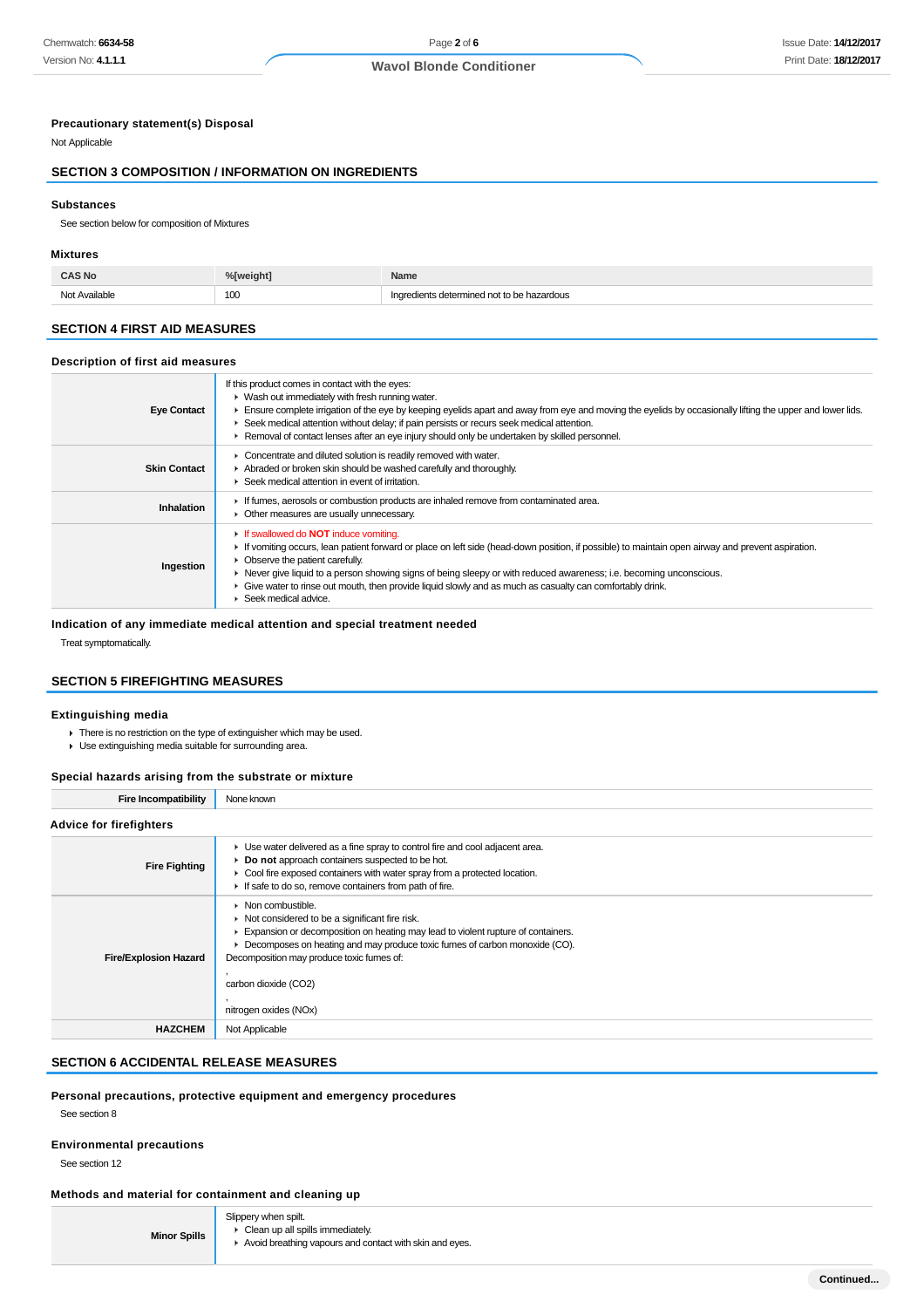|                     | $\blacktriangleright$ Control personal contact with the substance, by using protective equipment.<br>Contain and absorb spill with sand, earth, inert material or vermiculite.                                                                                                                           |
|---------------------|----------------------------------------------------------------------------------------------------------------------------------------------------------------------------------------------------------------------------------------------------------------------------------------------------------|
| <b>Major Spills</b> | Slippery when spilt.<br>• Clear area of personnel and move upwind.<br>Alert Fire Brigade and tell them location and nature of hazard.<br>$\triangleright$ Control personal contact with the substance, by using protective equipment.<br>Prevent spillage from entering drains, sewers or water courses. |

Personal Protective Equipment advice is contained in Section 8 of the SDS.

## **SECTION 7 HANDLING AND STORAGE**

#### **Precautions for safe handling**

| Safe handling                                                | Avoid contact with eyes.<br>Avoid physical damage to containers.<br>Wash hands with water after handling.                                                                              |  |
|--------------------------------------------------------------|----------------------------------------------------------------------------------------------------------------------------------------------------------------------------------------|--|
| Other information                                            | Store in original containers.<br>▶ Keep containers securely sealed.<br>Store in a cool, dry, well-ventilated area.<br>Store away from incompatible materials and foodstuff containers. |  |
| Conditions for safe storage, including any incompatibilities |                                                                                                                                                                                        |  |
| Suitable container                                           | Plastic container<br>• Check that containers are clearly labelled and free from leaks                                                                                                  |  |
| Storage incompatibility                                      | None known                                                                                                                                                                             |  |

### **SECTION 8 EXPOSURE CONTROLS / PERSONAL PROTECTION**

#### **Control parameters**

**INGREDIENT DATA** Not Available

**EMERGENCY LIMITS**

**OCCUPATIONAL EXPOSURE LIMITS (OEL)**

| Ingredient                                    | <b>Material name</b>                                                                                                            | TEEL-1        | TEEL-2                                                                                                                                                  | TEEL-3        |
|-----------------------------------------------|---------------------------------------------------------------------------------------------------------------------------------|---------------|---------------------------------------------------------------------------------------------------------------------------------------------------------|---------------|
| <b>Wavol Blonde Conditioner</b>               | Not Available                                                                                                                   | Not Available | Not Available                                                                                                                                           | Not Available |
|                                               |                                                                                                                                 |               |                                                                                                                                                         |               |
| Ingredient                                    | <b>Original IDLH</b>                                                                                                            |               | <b>Revised IDLH</b>                                                                                                                                     |               |
| Ingredients determined not to be<br>hazardous | Not Available                                                                                                                   |               | Not Available                                                                                                                                           |               |
| <b>Exposure controls</b>                      |                                                                                                                                 |               |                                                                                                                                                         |               |
| Appropriate engineering<br>controls           | None under normal operating conditions.<br>Provide adequate ventilation in warehouse or closed storage areas.                   |               |                                                                                                                                                         |               |
| <b>Personal protection</b>                    |                                                                                                                                 |               |                                                                                                                                                         |               |
| Eye and face protection                       | No special equipment for minor exposure i.e. when handling small quantities.<br>OTHERWISE:<br>Safety glasses with side shields. |               | • Contact lenses may pose a special hazard; soft contact lenses may absorb and concentrate irritants. A written policy document, describing the wearing |               |

|                        | OUTIQUE FUIT DU TERMINA DE SOLUCIO HIGHE DE SOLUCIO DE DE SOLUCIO DE SOLUCIO DE SOLUCIO DE SOLUCIO DE SOLUCIO D<br>of lenses or restrictions on use, should be created for each workplace or task. |
|------------------------|----------------------------------------------------------------------------------------------------------------------------------------------------------------------------------------------------|
| <b>Skin protection</b> | See Hand protection below                                                                                                                                                                          |
| Hands/feet protection  | No special equipment needed when handling small quantities.<br><b>OTHERWISE:</b> Wear general protective gloves, e.g. light weight rubber gloves.                                                  |
| <b>Body protection</b> | See Other protection below                                                                                                                                                                         |
| Other protection       | No special equipment needed when handling small quantities                                                                                                                                         |
|                        |                                                                                                                                                                                                    |

**Thermal hazards** Not Available

#### **Recommended material(s)**

#### **GLOVE SELECTION INDEX**

Glove selection is based on a modified presentation of the:

 **"Forsberg Clothing Performance Index".**

 The effect(s) of the following substance(s) are taken into account in the **computergenerated** selection:

Wavol Blonde Conditioner

| Material       | <b>CPI</b> |
|----------------|------------|
| BUTYL          |            |
| NATURAL RUBBER | С          |

#### **Respiratory protection**

Type A-P Filter of sufficient capacity. (AS/NZS 1716 & 1715, EN 143:2000 & 149:2001, ANSI Z88 or national equivalent)

Selection of the Class and Type of respirator will depend upon the level of breathing zone contaminant and the chemical nature of the contaminant. Protection Factors (defined as the ratio of contaminant outside and inside the mask) may also be important.

| Required          | Maximum gas/vapour           | <b>Half-face</b> | <b>Full-Face</b> |
|-------------------|------------------------------|------------------|------------------|
| minimum           | concentration present in air | Respirator       | Respirator       |
| protection factor | p.p.m. (by volume)           |                  |                  |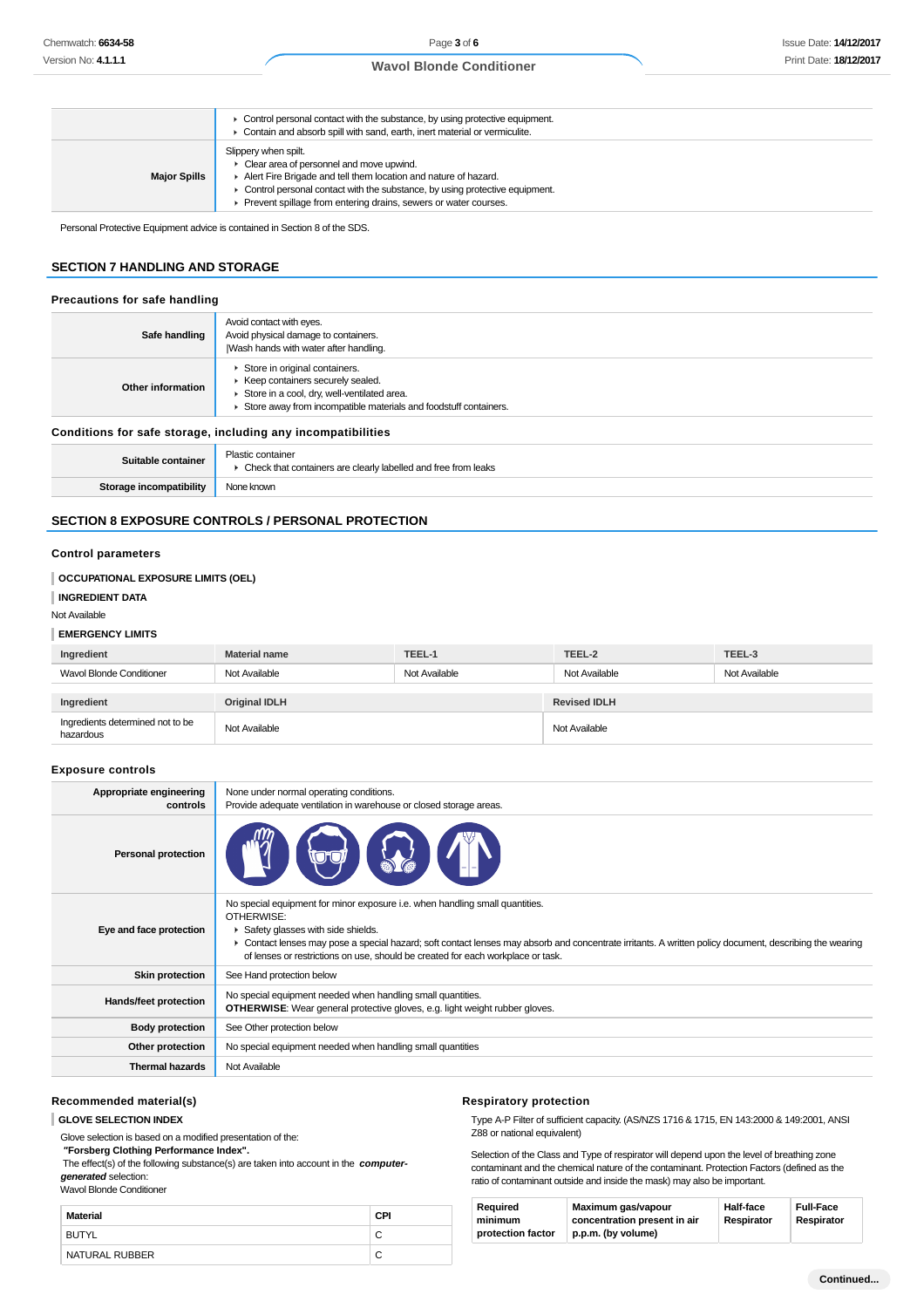| <b>NEOPRENE</b> |  |
|-----------------|--|
| <b>PVA</b>      |  |
|                 |  |

\* CPI - Chemwatch Performance Index

A: Best Selection

B: Satisfactory; may degrade after 4 hours continuous immersion

C: Poor to Dangerous Choice for other than short term immersion

**NOTE**: As a series of factors will influence the actual performance of the glove, a final selection must be based on detailed observation. -

\* Where the glove is to be used on a short term, casual or infrequent basis, factors such as

"feel" or convenience (e.g. disposability), may dictate a choice of gloves which might otherwise be unsuitable following long-term or frequent use. A qualified practitioner should be consulted.

| up to 10  | 1000  | A-AUS/<br>Class1 P2 | ۰                        |
|-----------|-------|---------------------|--------------------------|
| up to 50  | 1000  | -                   | A-AUS /<br>Class 1 P2    |
| up to 50  | 5000  | Airline *           | $\overline{\phantom{a}}$ |
| up to 100 | 5000  | ۰                   | A-2 P2                   |
| up to 100 | 10000 | ٠                   | A-3 P2                   |
| $100+$    |       |                     | Airline**                |

\* - Continuous Flow \*\* - Continuous-flow or positive pressure demand

A(All classes) = Organic vapours, B AUS or B1 = Acid gasses, B2 = Acid gas or hydrogen cyanide(HCN), B3 = Acid gas or hydrogen cyanide(HCN), E = Sulfur dioxide(SO2), G = Agricultural chemicals,  $K =$  Ammonia(NH3),  $Hg =$  Mercury, NO = Oxides of nitrogen, MB = Methyl bromide, AX = Low boiling point organic compounds(below 65 degC)

#### **SECTION 9 PHYSICAL AND CHEMICAL PROPERTIES**

#### **Information on basic physical and chemical properties**

| Appearance                                      | White creamy viscous liquid with a coconut perfume; mixes with warm water. |                                            |                |
|-------------------------------------------------|----------------------------------------------------------------------------|--------------------------------------------|----------------|
|                                                 |                                                                            |                                            |                |
| <b>Physical state</b>                           | Liquid                                                                     | Relative density (Water = 1)               | 0.99           |
| Odour                                           | Not Available                                                              | Partition coefficient n-octanol /<br>water | Not Available  |
| <b>Odour threshold</b>                          | Not Available                                                              | Auto-ignition temperature (°C)             | Not Applicable |
| pH (as supplied)                                | $3.5 - 4.5$                                                                | Decomposition temperature                  | Not Available  |
| Melting point / freezing point<br>$(^{\circ}C)$ | Not Applicable                                                             | Viscosity (cSt)                            | Not Available  |
| Initial boiling point and boiling<br>range (°C) | Not Available                                                              | Molecular weight (g/mol)                   | Not Applicable |
| Flash point (°C)                                | Not Applicable                                                             | <b>Taste</b>                               | Not Available  |
| <b>Evaporation rate</b>                         | Not Available                                                              | <b>Explosive properties</b>                | Not Available  |
| Flammability                                    | Not Applicable                                                             | <b>Oxidising properties</b>                | Not Available  |
| Upper Explosive Limit (%)                       | Not Applicable                                                             | Surface Tension (dyn/cm or<br>$mN/m$ )     | Not Available  |
| Lower Explosive Limit (%)                       | Not Applicable                                                             | <b>Volatile Component (%vol)</b>           | Not Available  |
| Vapour pressure (kPa)                           | Not Available                                                              | Gas group                                  | Not Available  |
| Solubility in water (g/L)                       | Miscible                                                                   | pH as a solution (1%)                      | Not Available  |
| Vapour density $(Air = 1)$                      | Not Available                                                              | VOC g/L                                    | Not Available  |

#### **SECTION 10 STABILITY AND REACTIVITY**

| Reactivity                                   | See section 7                                                             |
|----------------------------------------------|---------------------------------------------------------------------------|
| <b>Chemical stability</b>                    | Product is considered stable and hazardous polymerisation will not occur. |
| <b>Possibility of hazardous</b><br>reactions | See section 7                                                             |
| <b>Conditions to avoid</b>                   | See section 7                                                             |
| Incompatible materials                       | See section 7                                                             |
| <b>Hazardous decomposition</b><br>products   | See section 5                                                             |

## **SECTION 11 TOXICOLOGICAL INFORMATION**

#### **Information on toxicological effects**

| <b>Inhaled</b>                  | Not normally a hazard due to non-volatile nature of product                                                                        |                                                                                                                                                     |
|---------------------------------|------------------------------------------------------------------------------------------------------------------------------------|-----------------------------------------------------------------------------------------------------------------------------------------------------|
| Ingestion                       |                                                                                                                                    | Considered an unlikely route of entry in commercial/industrial environments Ingestion may result in nausea, abdominal irritation, pain and vomiting |
| <b>Skin Contact</b>             | Not considered an irritant through normal use.<br>Discontinue use if irritation occurs                                             |                                                                                                                                                     |
| Eye                             | The liquid may produce eye discomfort causing temporary smarting and blinking.                                                     |                                                                                                                                                     |
| Chronic                         | Principal route of exposure is usually by skin contact. The liquid may remove oils from the skin on prolonged or repeated contact. |                                                                                                                                                     |
|                                 |                                                                                                                                    |                                                                                                                                                     |
| <b>Wavol Blonde Conditioner</b> | <b>TOXICITY</b>                                                                                                                    | <b>IRRITATION</b>                                                                                                                                   |
|                                 | Not Available                                                                                                                      | Not Available                                                                                                                                       |
|                                 |                                                                                                                                    |                                                                                                                                                     |
| Legend:                         | data extracted from RTECS - Register of Toxic Effect of chemical Substances                                                        | 1. Value obtained from Europe ECHA Registered Substances - Acute toxicity 2.* Value obtained from manufacturer's SDS. Unless otherwise specified    |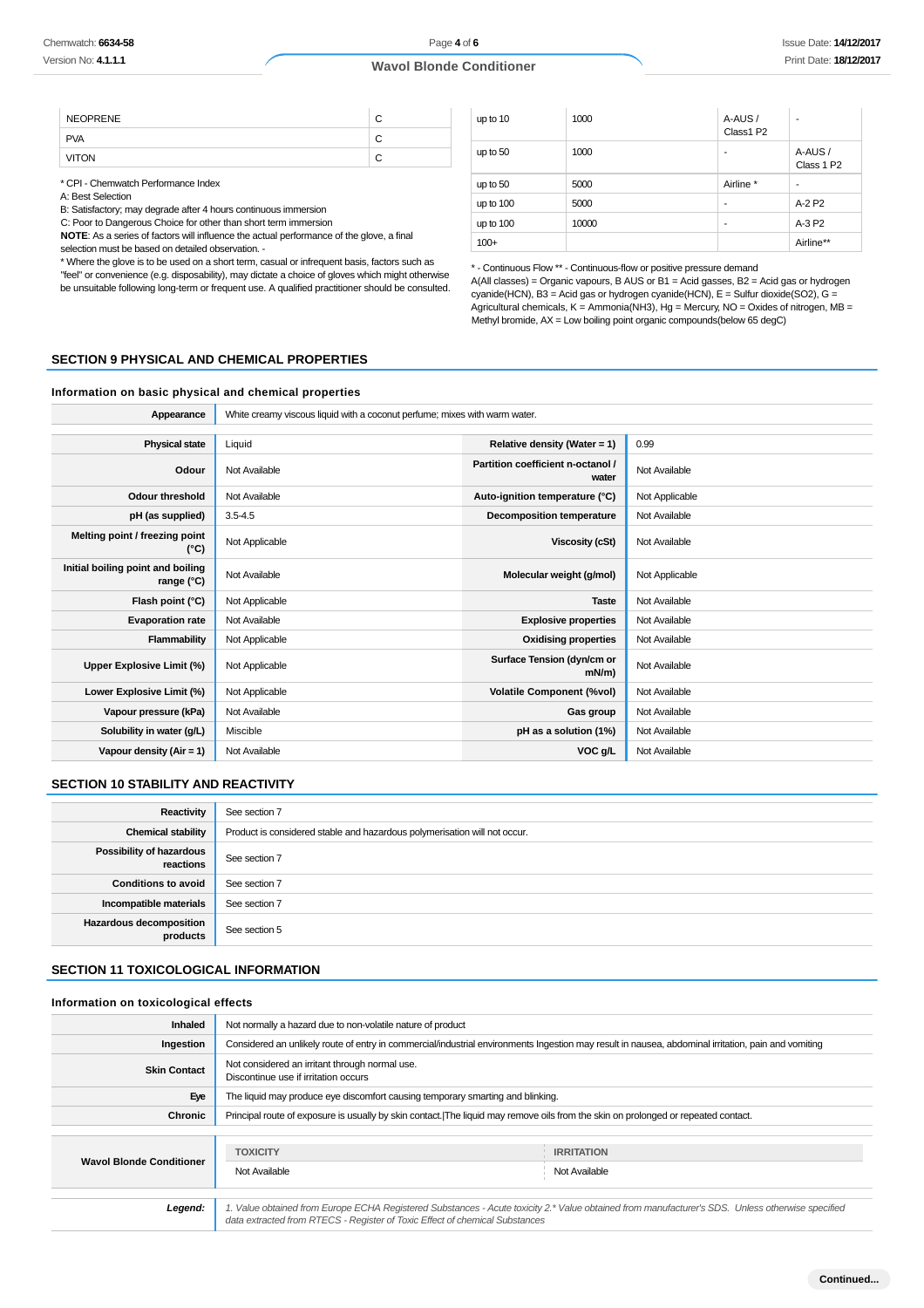| <b>Acute Toxicity</b>                       | $\circ$ | Carcinogenicity                 | $\circ$                                                                                                                                                   |
|---------------------------------------------|---------|---------------------------------|-----------------------------------------------------------------------------------------------------------------------------------------------------------|
| <b>Skin Irritation/Corrosion</b>            | $\circ$ | Reproductivity                  | $\circ$                                                                                                                                                   |
| <b>Serious Eye Damage/Irritation</b>        | $\circ$ | <b>STOT - Single Exposure</b>   | $\circlearrowright$                                                                                                                                       |
| <b>Respiratory or Skin</b><br>sensitisation | $\circ$ | <b>STOT - Repeated Exposure</b> | $\circ$                                                                                                                                                   |
| <b>Mutagenicity</b>                         |         | <b>Aspiration Hazard</b>        | $\circ$                                                                                                                                                   |
|                                             |         | Legend:                         | $\blacktriangleright$ - Data available but does not fill the criteria for classification<br>$\blacktriangleright$ - Data available to make classification |

 $\bigcirc$  – Data Not Available to make classification

#### **SECTION 12 ECOLOGICAL INFORMATION**

| <b>Toxicity</b>                 |                  |                                                                                        |                                                                                                                                                                                                                                                                                                       |                  |                  |
|---------------------------------|------------------|----------------------------------------------------------------------------------------|-------------------------------------------------------------------------------------------------------------------------------------------------------------------------------------------------------------------------------------------------------------------------------------------------------|------------------|------------------|
|                                 | <b>ENDPOINT</b>  | <b>TEST DURATION (HR)</b>                                                              | <b>SPECIES</b>                                                                                                                                                                                                                                                                                        | <b>VALUE</b>     | <b>SOURCE</b>    |
| <b>Wavol Blonde Conditioner</b> | Not<br>Available | Not Available                                                                          | Not Available                                                                                                                                                                                                                                                                                         | Not<br>Available | Not<br>Available |
| Legend:                         |                  | (Japan) - Bioconcentration Data 7. METI (Japan) - Bioconcentration Data 8. Vendor Data | Extracted from 1. IUCLID Toxicity Data 2. Europe ECHA Registered Substances - Ecotoxicological Information - Aquatic Toxicity 3. EPIWIN Suite V3.12<br>(QSAR) - Aquatic Toxicity Data (Estimated) 4. US EPA, Ecotox database - Aquatic Toxicity Data 5. ECETOC Aquatic Hazard Assessment Data 6. NITE |                  |                  |

#### **Persistence and degradability**

| Ingredient                       | Persistence: Water/Soil               | Persistence: Air                      |
|----------------------------------|---------------------------------------|---------------------------------------|
|                                  | No Data available for all ingredients | No Data available for all ingredients |
|                                  |                                       |                                       |
| <b>Bioaccumulative potential</b> |                                       |                                       |

| Ingredient       | <b>Bioaccumulation</b>                |
|------------------|---------------------------------------|
|                  | No Data available for all ingredients |
|                  |                                       |
| Mobility in soil |                                       |

| Ingredient | <b>Mobility</b>                       |
|------------|---------------------------------------|
|            | No Data available for all ingredients |

## **SECTION 13 DISPOSAL CONSIDERATIONS**

| Waste treatment methods             |                                                                                                                                                                                                                                                                      |
|-------------------------------------|----------------------------------------------------------------------------------------------------------------------------------------------------------------------------------------------------------------------------------------------------------------------|
| <b>Product / Packaging disposal</b> | ► Recycle wherever possible or consult manufacturer for recycling options.<br>Consult State Land Waste Management Authority for disposal.<br>> Bury residue in an authorised landfill.<br>▶ Recycle containers if possible, or dispose of in an authorised landfill. |
|                                     |                                                                                                                                                                                                                                                                      |

### **SECTION 14 TRANSPORT INFORMATION**

#### **Labels Required**

| <b>NC</b> |
|-----------|
|           |

**Land transport (ADG): NOT REGULATED FOR TRANSPORT OF DANGEROUS GOODS**

**Air transport (ICAO-IATA / DGR): NOT REGULATED FOR TRANSPORT OF DANGEROUS GOODS**

**Sea transport (IMDG-Code / GGVSee): NOT REGULATED FOR TRANSPORT OF DANGEROUS GOODS**

**Transport in bulk according to Annex II of MARPOL and the IBC code**

Not Applicable

## **SECTION 15 REGULATORY INFORMATION**

**Safety, health and environmental regulations / legislation specific for the substance or mixture**

| <b>National Inventory</b>     | <b>Status</b> |
|-------------------------------|---------------|
| Australia - AICS              | $\checkmark$  |
| Canada - DSL                  | $\checkmark$  |
| Canada - NDSL                 | ↘             |
| China - IECSC                 | $\checkmark$  |
| Europe - EINEC / ELINCS / NLP | Y             |